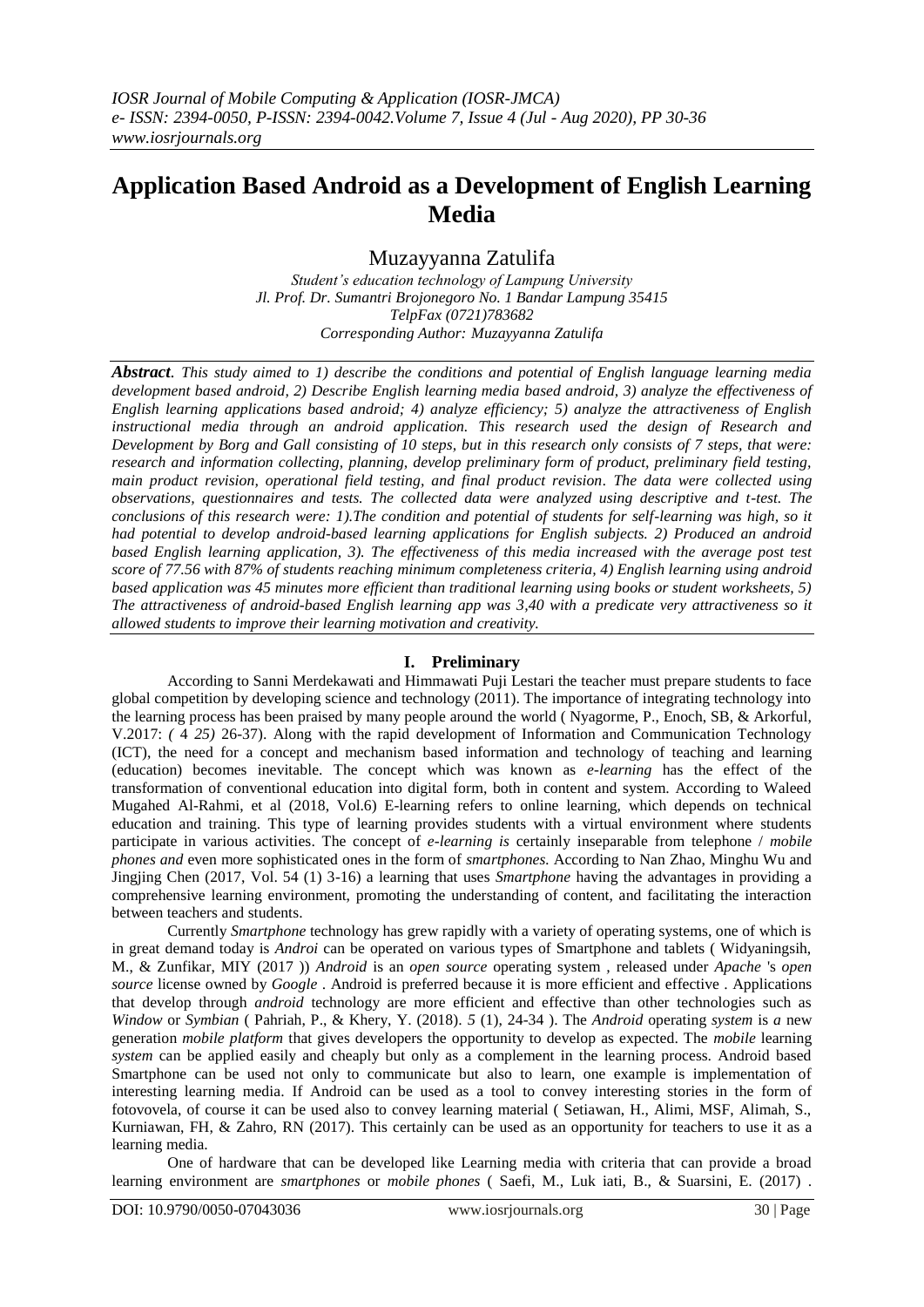Learning media using *mobile* technology can be an alternative in learning because they are flexible, capable of being carried anywhere and can be used at any time.Learning media using *mobile* is often referred to as *mobile learning* / *M-Learning* ( Anam, C., & Hakim, L. (2017) *5* (3)). According to Wijayanti, A. , & Sukamto, S. (2017) using media in the learning process is one of the efforts to create a more meaningful learning quality. using instructional media like *mobile learning* can make learning more meaningful because students learn on their own volition or motivation that arises within them.

*Smartphone* users are not only adults, but also students or children. The use of *smartphones, ipad, playbooks, tablet* PC are more widely used today for various reasons and choices than on a PC (Personal *Computer*) at home. 10 reasons presented by Masterweb Corporation, on its website (World of Technology and Lifestyle: 2011) has been stated that because it is light, fast, easier to use, and carried while traveling (practical) are the 4 reasons with the highest rating. *Smartphone* is considered effective as a media of education for children because it is more practice and attractive, especially in the *smartphone* based *android.*

English has become a world language that dominates the communication era to connect and transfer knowledge throughout the world. Requirement that to be able to speak English both actively and passively have been anticipated by the State of Indonesia to include English as a local subject in kindergarten and elementary school, and become compulsory subjects in junior and senior high school. Teaching and learning English is not an easy process. This is because not all students understand English. Many students especially junior high school level in Indonesia, think that English is a difficult subject to understand because of different between pronunciation and written and difficult *grammatical* rules. In addition, the use of learning resources has not been used optimally, teachers also only use classical methods, learning is still centered on teachers as a message source ( *teacher centered* ), conventional media, classroom-based learning media so that English learning is not interesting . Students feel bored when studying English subject. In addition, the availability of internet networks that owned by the school has not been utilized optimally. Fun learning media will attract students to learn English so students will not be afraid to learn English. The use of learning media will be very helpful in teaching and learning languages to improve student achievement (Rahayu, WA, & Riska, SY2018, *15* (3), 63-68).

Learning innovation using *Android* and the internet network will provide a different atmosphere that can change students' perceptions of learning English . Sugeng Purwantoro, Heni Rahmawati and Achmad Tarmizi (2013: 177) said " *Android* is a *software* used on *mobile devices* (running devices) including operating systems, *middleware* and core applications". *Android* by Satyaputra and Arita (2014: 2) is an operating system for *smartphones* and tablet. System operation can be illustrated as a bridge between the device and the user, so the user can interact with his *device-* and run applications that are available on *the device.* While Arif Akbarul Huda (2013: 1-5) argues that *Android* is a Linux operating system that is specific to mobile devices such as *Smartphone* or tablets. The operating system of android is *open source* so that many programmers create or modify this system. Programmers have a huge opportunity to engage developing *android* applications for the *open source* reasons. In addition, the application on Android can be used anywhere and anytime. The mobile application allows many users to access data from applications without limited to space and time ( Indrayana, INE, DP, NW, & Sudiartha, IK (2018 )).

Using *Android* -based learning media will shift monoton learning into varied learning. Using *android* will make it easier for users to learn something, this is because users can access the material, test the ability through applications *on Android* wherever and whenever. This study discusses how to design and build an English learning application. The applications can be run on *the Android platform.* With this application users or students can be helped in understanding and motivating in learning English. By using this application students can also study anywhere and anytime because it uses *the Android platform* and based on *e-learning. E-learning* allows students to operate their own learning in accordance with their self-directed abilities with the authority to choose their own place, time, content and direction of learning ( Rosli, MS, Saleh, NS, Aris, B., Ahmad, MH, Sejzi, AA, & Shamsudin, NA (2016)).

## **II. Method**

In this study the implementation Of the ten steps developed by Borg and Gall, only reached the seventh stage due to time and cost factors. The steps of the development procedure from the seven steps of the Borg and Gall development model can be described as follows: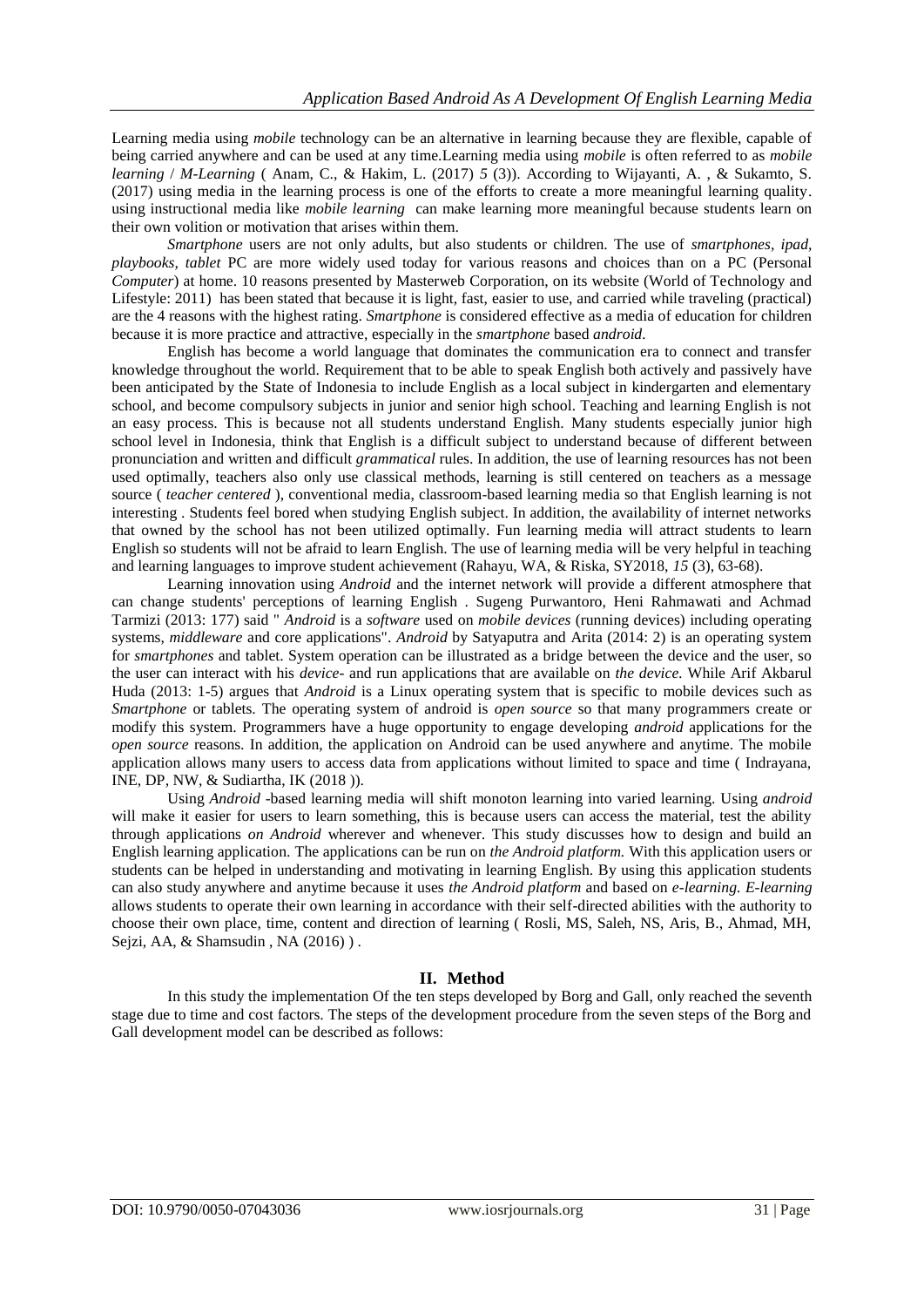

**Figure 1.Bagan Langkah-Langkah Pengembangan Media Pembelajaran Berbasis Android**

The experimental design in this study compares the *pretest* with the *posttest* value . The experimental design can be seen in the following: :



## **Figure 2. Experimental Design** *One-group pretest-posttest design*

Source: Setiadi (2006: 143)

notes: O<sub>1</sub> : *pretest* value<br>X : treatment : treatment

O 2 : *posttest* value

A. The level of product effectiveness

Effectiveness is obtained from the average gain of normalized *pretest* and *posttest* values. The level of effectiveness based on the average normalized gain can be seen in the following table:

#### **Table 1. Level of effectiveness**

| Average value Gain<br>Normalized | Classification | Effectiveness level |
|----------------------------------|----------------|---------------------|
| $\leq g > 0.70$                  | High           | Effective           |
| $0.30 \leq \leq g \leq 0.70$     | Medium         | Effective enough    |
| $< g$ $>$ $< 0.30$               | Low            | Less effective      |

The average of normalized gain is calculated by the following equation:

 $\langle g \rangle = \frac{Sf-Si}{S}$ Sm−Si

Notes :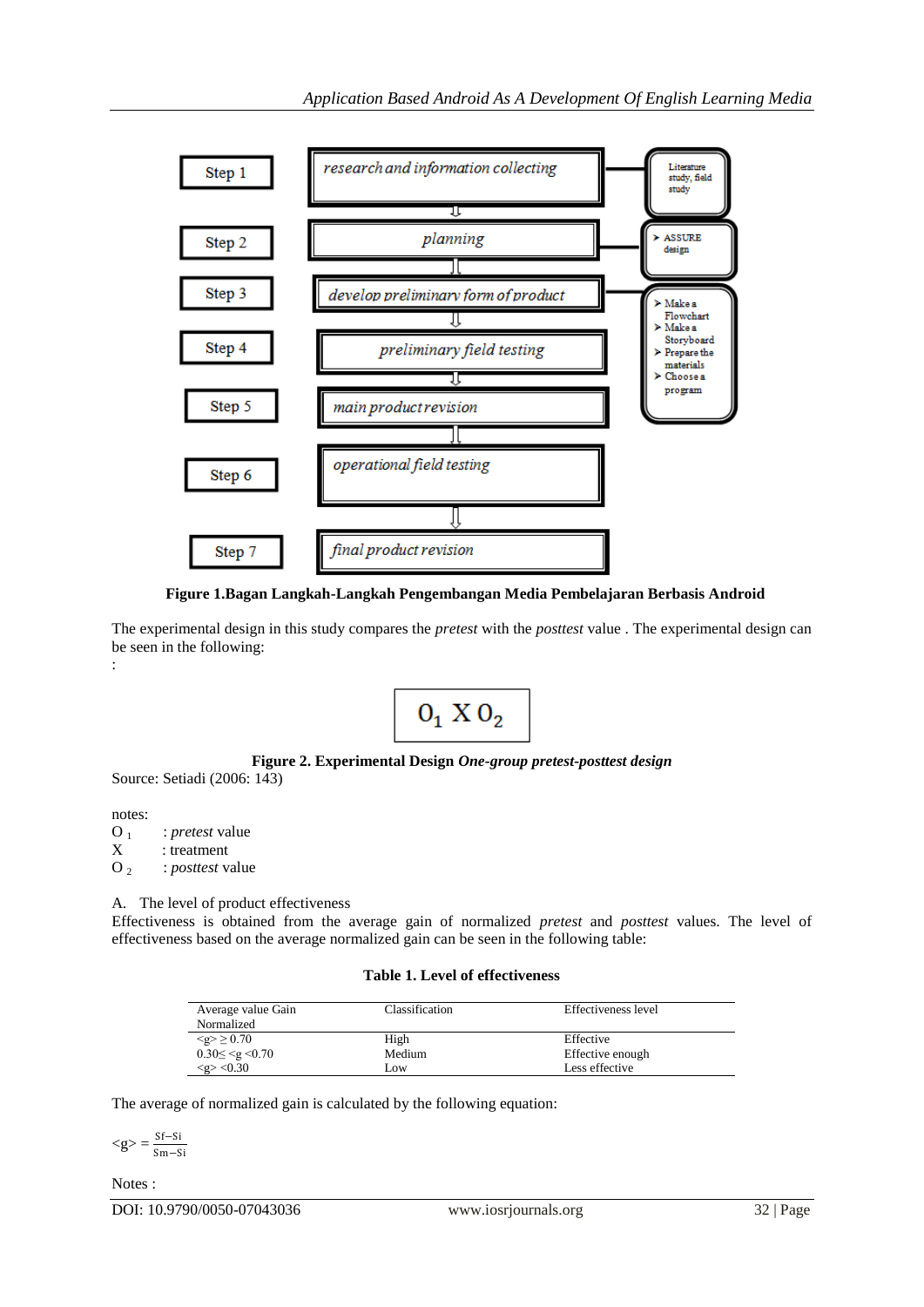$\langle g \rangle$  = normalized gain S f = Value *Post test* S <sup>i</sup> = *Pre test value*  $S_m$  = maximum value

#### B. Efficiency

Efficiency of learning is measured from several resources needed, how much costs are incurred and how long it takes to achieve the learning objectives that have been set.

#### C. Attractiveness

The total instrument assessment does from the number of scores obtained then divided by the total number of scores then the results are multiplied by the number of answer choices. To test the attractiveness of the product, a questionnaire arranged with a Likert scale.

| <b>Table 2. Scoring Answers</b> |                       |                        |              |  |
|---------------------------------|-----------------------|------------------------|--------------|--|
| N <sub>O</sub>                  | <b>Choice answer1</b> | <b>Choice Answer 2</b> | <b>Score</b> |  |
|                                 | Very attractive       | Very good              |              |  |
|                                 | attractive            | Good                   |              |  |
|                                 | Less attractive       | Not good               |              |  |
|                                 | Not attractive        | Not good               |              |  |

The assessment score can be searched using the following formula :

|                      | Number of scores on the instrument |
|----------------------|------------------------------------|
| Assessment Score $=$ | The highest number of scores       |

Classification interval according to Agustina (2012) is obtained by using the following formula:

Highest score - lowest score

Interval Value  $=$ Number of answer choices

if the highest score according to the answer choice is 7, the lowest secrets 1, and the number of answer choices is 4, then the interval value is as follows:

Interval Value = 
$$
\frac{4}{4} = 0.75
$$

So, the classification of attractiveness, convenience and usefulness of the media is obtained as in Table 2. Classification is done by calculating the average score of an appraisal score, and then generalizing. Grouping based on the average score also applies to the components of easiness and usefulness. If for convenience, the classification consists of "very easy", "easy", "less easy" and "not easy". Likewise, benefit, consisting of "very benefit", "benefit", "less benefit", "no benefit".

| тами от споятнеатми от аничен спея |                       |  |
|------------------------------------|-----------------------|--|
| <b>Average score</b>               | <b>Classification</b> |  |
| $3.26 - 4.00$                      | Very attractive       |  |
| 2.51-3.25                          | attractive            |  |
| 1.76-2.50                          | Less attractive       |  |
| 1.01-1.75                          | Not attractive        |  |

### **Table 3. classification of attractiveness**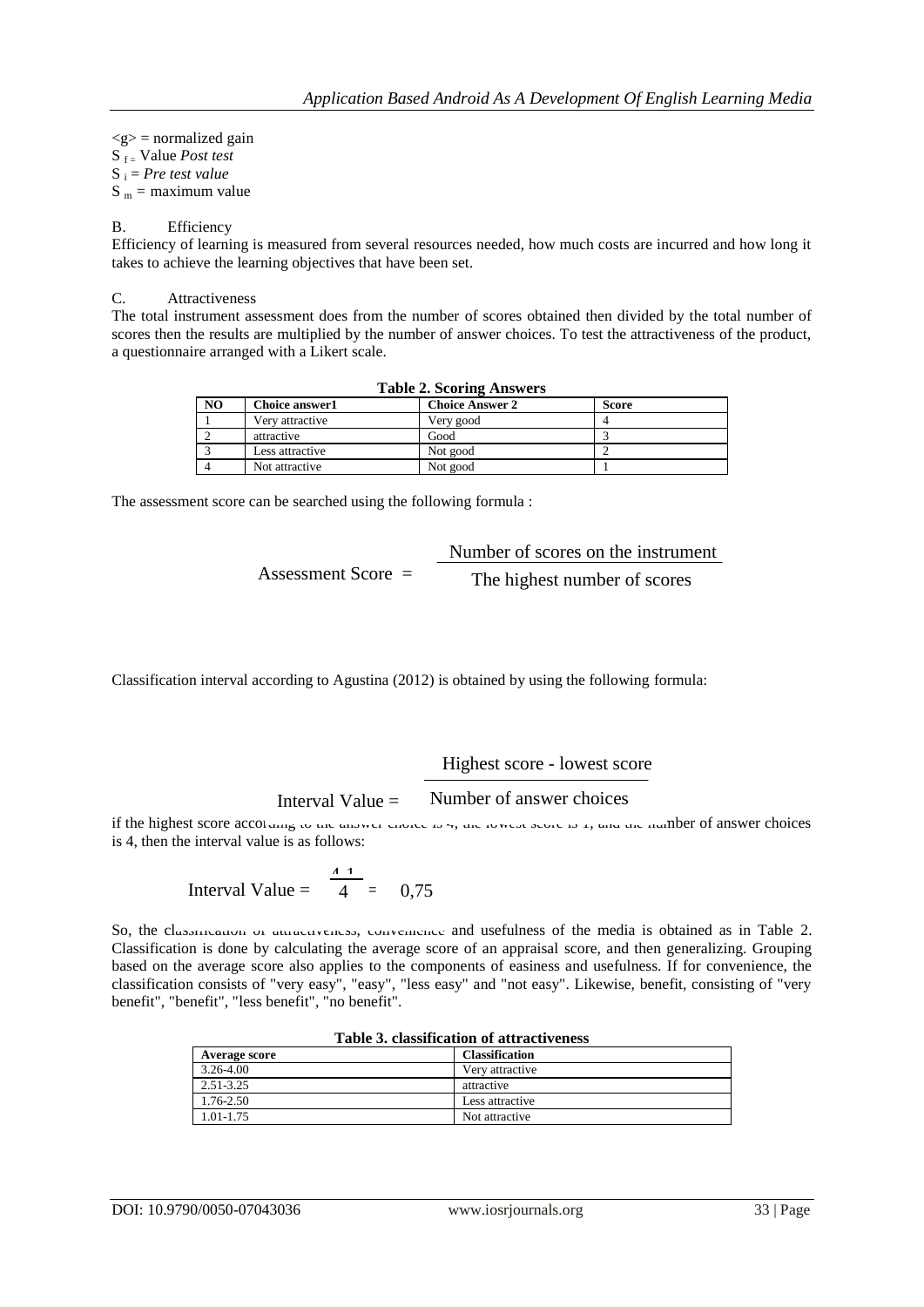## **III. Results And Discussion**

Based on the results of a preliminary, especially in schools that are used as the subject of study, those schools have had a school internet network and almost all students have had a *smartphone* or an *android.* Sudirman Siahaan (2009.7-8) states with using technology (in this case is an interactive audio cassette media), there was efficiency, means teachers still have time left available. The remaining time is the added value generated through utilization of technology.

The potential of information, communication and technology (ICT) when used integrated and optimized in education / learning, then the impact is among others to expand access to education, improve management efficiency of learning activities, improve the quality of education, encourage students to learn independently, allows teachers to presents various types of difficult subject matter, and helps students to learn the subject matter easier .

The product of this study is an English learning application called *Mubeling* application *. Mubeling* application is an application designed through the *Appypie* program which consists of material, English dictionary, video learning, *E-Reader* , evaluation questions, and so on.



**Figure 3. Application processing flow**



DOI: 10.9790/0050-07043036 www.iosrjournals.org 34 | Page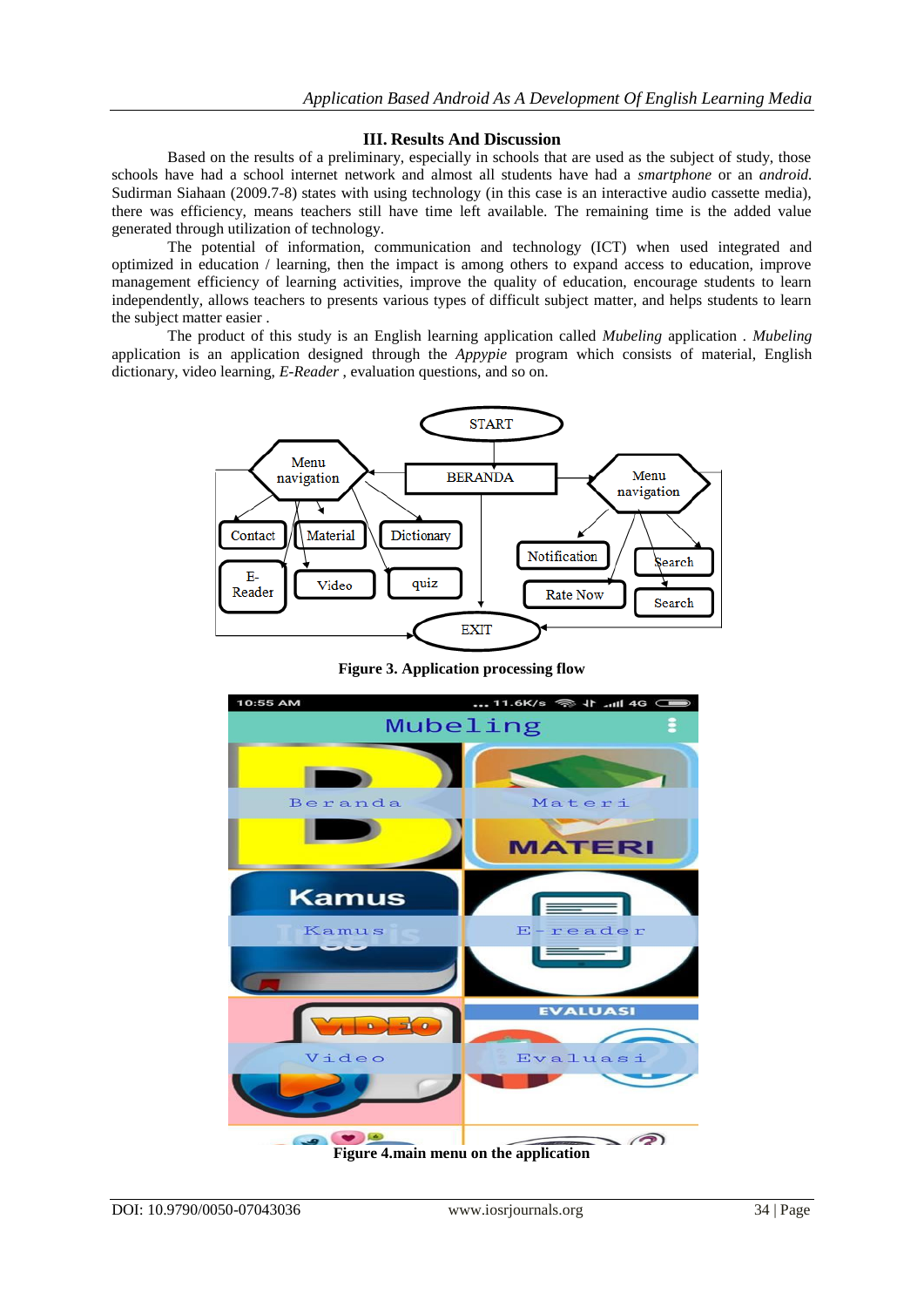The test results of the effectiveness of English learning applications based android on improving student learning outcomes, from 95 students who became the research subject, there was an increase in learning outcomes from before using learning applications based-android. The average value of learning outcomes of students' *pre-test* is 65.00 , but after the product is used, there is an increase in the average value of learning outcomes *post-test* students is 77.50. Learning outcome is then tested by using SPSS version 17 using *Wilcoxon* test result is obtained conclusion that English language learning application based android is effective enough to improve students' learning outcomes English in junior high school.

Based on the Reigeluth's theory (1983: 1 4 5), product development called efficiencies if the achievement of learning objectives more quickly achieved than if not using the product of learning development. in using android based applications, student learning time is maximized because learning does not just happen in class but anytime and anywhere.

In this study, aspects of efficiency measured by the time required to achieve learning objectives. Rationally based on the time and the time required used 1, 3> 1, the product application android-based English language learning more efficiency of previous learning model. Hamzah.B.Uno (2010: 98) argues if student success achieved in the timeframe shorter, so from the efficiency of learning can be achieved.

The test of the attractiveness of the application for 95 students stated that this product was very interesting with index 3 , 40 .

| No.           | <b>Ouestion</b>                               | Answer Options |    |  |  |
|---------------|-----------------------------------------------|----------------|----|--|--|
|               |                                               |                |    |  |  |
|               | layout                                        | 16             | 19 |  |  |
| $\mathcal{D}$ | Menu layout settings                          | 18             | 17 |  |  |
| 3             | Use of letters according to their legibility. | 20             | 15 |  |  |
| 4             | Use of images in accordance with the writing. | 25             | 10 |  |  |
|               | Use of color according to the background.     | 26             | Q  |  |  |
| 6             | Easy to login.                                | 35             |    |  |  |
|               | Easy to log <i>out</i> .                      | 35             |    |  |  |
| 8             | Easy to access materials.                     | 30             |    |  |  |
| $\mathbf Q$   | Easy to access the quiz.                      | 25             | 10 |  |  |

**Table 4. Results of product attractiveness**

The main indicator is the teaching of English by using application based android is very easy and practice to use. easilly and practicality of the application for android that can be taken anywhere and materials can be accessed and studied even with Internet access.

#### **IV. Conclusion**

The conclusion of this study were: 1) .the condition and potential of Junior high school's students to learn independently, so the potential for developing English learning application based android. 2) produce English learning application based on Android, 3). The effectiveness of this media increases with the average post test score of 77.56 with 87% of students achieving MINIMUM COMPLETENESS CRITERIA, 4) learning English using this android based application 45 minutes more efficiently than traditional learning using books or student worksheets, 5) the attractiveness of English learning application based android is 3, 40 with a very attractive predicate so this allows students to increase their learning motivation and creativity.

#### **Referensi**

- [1]. Alimudin, A., & Faizal, A. (2016).Pengembangan Aplikasi Mobile Interaktif Narrative Text & Storytelling Bahasa Inggris.*Nusantara Journal of Computers and its Applications*, *1*(1).
- [2]. Al-Rahmi, W. M., Alias, N., Othman, M. S., Alzahrani, A. I., Alfarraj, O., Saged, A. A., & Rahman, N. S. A. (2018). Use of E-Learning by University Students in Malaysian Higher Educational Institutions: A Case in Universiti Teknologi Malaysia. *IEEE Access*, *6*, 14268-14276.
- [3]. Anam, C., & Hakim, L. (2017).Pengembangan Mobile Learning Berbasis Android Sebagai Media Pembelajaran Pada Materi Akuntansi Kas.*Jurnal Pendidikan Akuntansi (JPAK)*, *5*(3).
- [4]. Arif Akbarul Huda, (2013), *24 Jam Pintar Pemrograman Android*, Yogyakarta : ANDI.
- [5]. Astra, I. M., Nasbey, H., & Nugraha, A. (2015).Development of an android application in the form of a simulation lab as learning media for senior high school students.*Eurasia Journal of Mathematics, Science & Technology Education*, *11*(5), 1081-1088.
- [6]. Febriani, V. W., Ardityo, D. S., & Sanjaya, R. (2014).Idea Development on Games of Education for School s Entrepreneurship Sustainability.*International Journal of the Computer, the Internet and Management*, *22*, 9-19.
- [7]. Gall, And Borg.1983.*Educational Research An Introduction.*New York and Longman.inc
- [8]. Indrayana, I. N. E., DP, N. W., & Sudiartha, I. K. (2018, January).Heuristic query optimization for query multiple table and multiple clausa on mobile finance application. In *Journal of Physics: Conference Series* (Vol. 953, No. 1, p. 012049). IOP Publishing.
- [9]. Lin, P. C., Lu, H. K., & Liu, S. C. (2013).Towards An Education Behavioral Intention Model For E-Learning Systems: An Extension Of Utaut. *Journal of Theoretical & Applied Information Technology*, *47*(3).
- [10]. Martono, K. T., & Nurhayati, O. D. (2014).Implementation of android based mobile Learning application as a flexible learning Media.*International Journal of Computer Science Issues (IJCSI)*, *11*(3), 168.